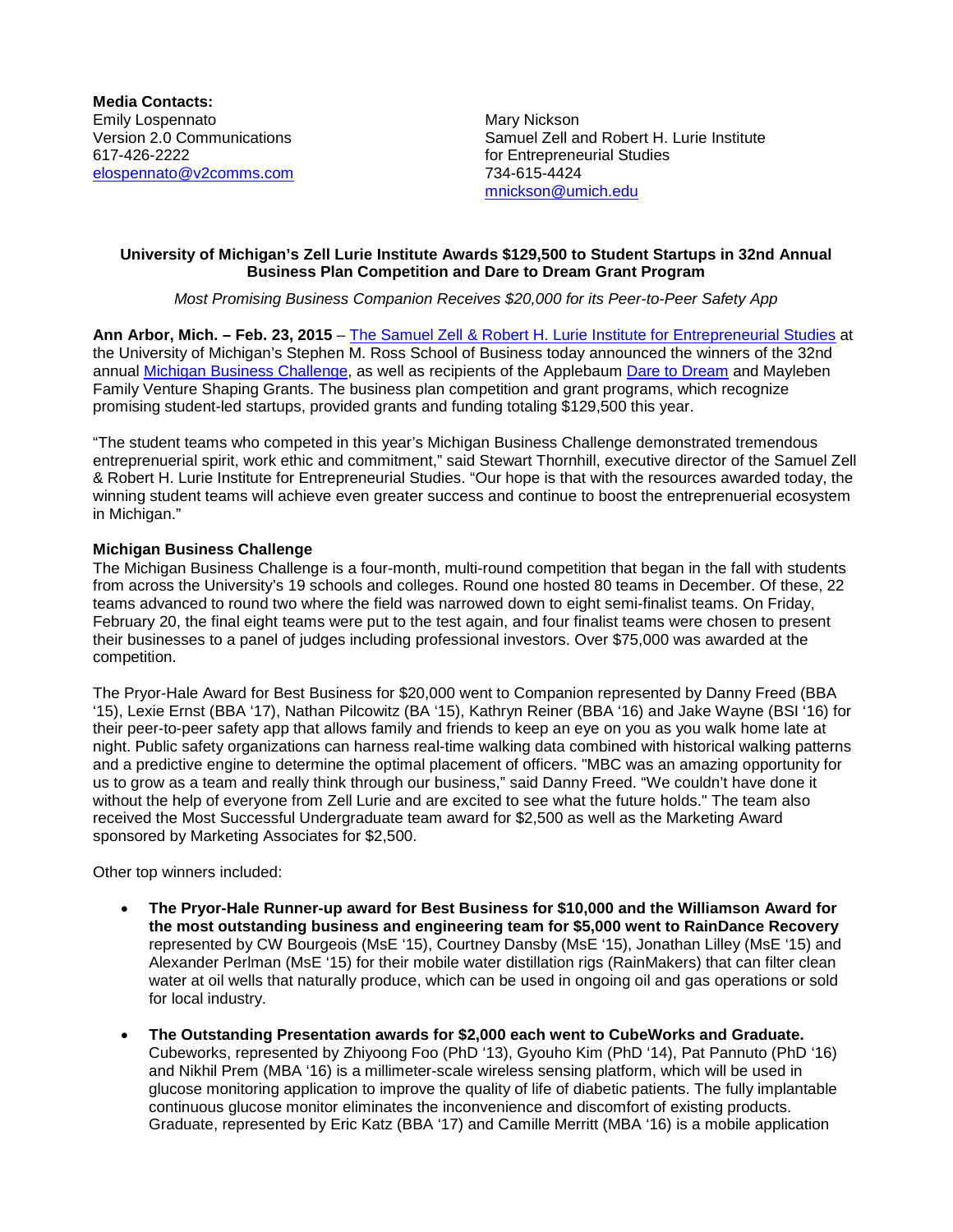that allows students and parents to view which graduation requirements the student has completed, is currently working toward, and still needs to complete in order to graduate from high school in four years. Graduate helps students make a plan and stick to it.

- **The Best Written Plan award for \$2,000 went to Stethos,** represented by Courtland Keteyian (MD/MBA '11), Farrukh Mohammed (MBA '07) and Andrew Plaska (MD '17), for their attachment that easily and reversibly converts a mechanical stethoscope into an electronic stethoscope, allowing sounds to be recorded, analyzed and played back within the earpieces.
- **The Marketing Award sponsored by Marketing Associates \$2,500 went to South Asian Flavors,**  represented by Harinee Sampath (PTMBA '15) for her exotic food company offering premium healthy,savory yogurt-based snacking dips in a variety of South Asian flavors, made with natural ingredients.
- **\$1,000 to each of the Finalists that didn't receive a larger award**
- **\$500 to each of the Semi-final teams that participated in the competition**
- **\$200 to each of the 16 teams that advanced from Round One and competed in Round Two**

#### **The Social Impact Track**

New to this year's competition is the Social Impact Track, presented in partnership with the [Frederick A. and](http://erb.umich.edu/)  [Barbara M. Erb Institute](http://erb.umich.edu/) and the [Center for Social Impact,](http://socialimpact.umich.edu/) which was introduced to stimulate the creation of new businesses, products or services that prioritize social and/or environmental considerations. Three teams competed in the finals on February 20.

The prize for \$15,000 went to Blueprints for Pangaea, represented by Anna Chen (BS '16), Olivia Cholewa (BSN '16), Jungwoo Ha (BS '16), Raj Kadiyala (BS '15), Danny Luan (BS '17), Ben Rathi (BBA/BS '17), and Sanjay Reddy (BS '17). Pangaea will provide accessible healthcare to communities in emergent nations by engaging the abilities of undergraduates nationwide. Ultimately the company hopes to establish a systematic method of collecting unused medical supplies from local hospitals and shipping them to targeted areas in emerging nations. "The Michigan Business Challenge not only improved our ability to concisely present our business plan, but more importantly, it afforded us an opportunity to receive critical feedback on our venture," said Ben Rathi. "The prize money is a blessing that will propel us into the direction of success, and will be directly used for reducing pollution and saving lives."

#### **Dare to Dream Student Startup Grant Recipients**

The Dare to Dream Grant program funds students looking to test their business idea, formulate a plan and work toward launching their business while earning their degree. The first phase, a Venture Shaping grant of \$500 sponsored by the Mayleben family, allows teams to determine how to transform identified opportunities into businesses. More advanced teams may apply for a \$1,500 Assessment grant to establish the feasibility of their business or a \$5,000 Integration grant to move their company toward launch. Grants are awarded in the fall and winter terms. Grants totaling \$21,000 were awarded during the Fall 2014 semester and grants totaling \$34,500 will be awarded winter term 2015 among 24 student teams.

The Dare to Dream Fall 2014 program awarded grants to the following teams:

#### **Applebaum Dare to Dream Integration Grant of \$5,000:**

• **South Asian Flavors** - an exotic food company offering premium healthy, savory yogurt-based snacking dips in a variety of South Asian flavors, made with natural ingredients.

#### **Applebaum Dare to Dream Assessment Grants of \$1,500:**

- **AutoScientist.com** an online website platform that automates data scientist operations by using machine learning to understand what data scientists are looking for in every new dataset.
- **BetterHope** an online marketplace for products made with dignity.
- **Incearch** a referral-based recruiting platform.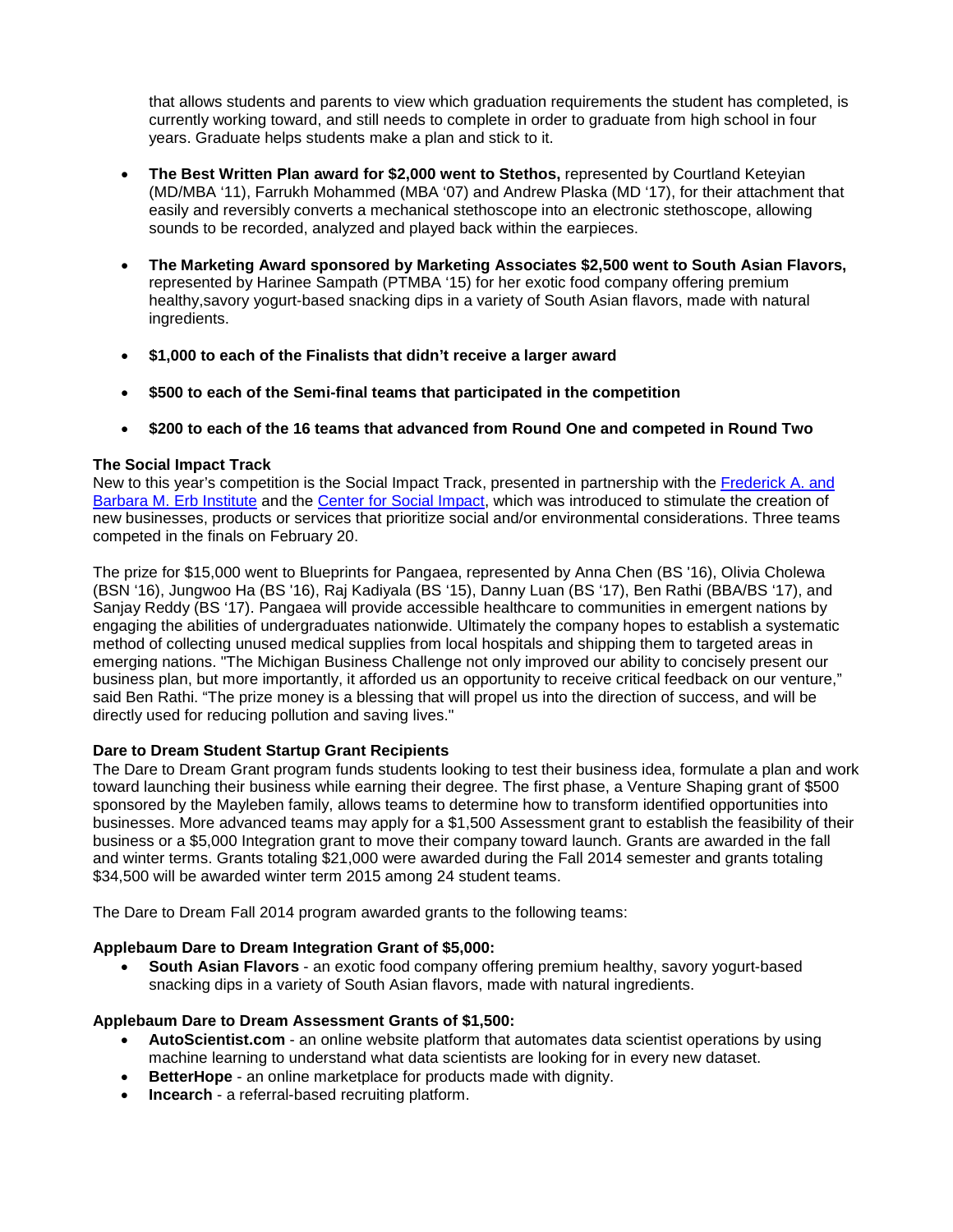- **Pet Perch** solves a fundamental problem faced by pet owners who co-sleep with their furry companions by offering a product that secures to the bed and allows the pets a space of their own.
- **Range Messenger** offers hyper-local, real time deals and messages using our patented "Digital Sonar" within a user defined distance to drive retail business or for individual use.

# **Mayleben Family Venture Shaping Grants of \$500:**

- **CookForMe** an online marketplace that connects cooks in a local community with customers who want the convenience of food cooked in their homes without compromising on nutritional needs and their health.
- **Legacy Peak Capital** utilizing Medicare, health system, and payor claims data, provides full transparency into the cost and quality of Post-Acute Care providers by disease state and provide relative rankings.
- **Eat Food** a platform that makes it easy to plan, buy, and track our food consumption.
- **EnergyHarvesting** a device that harvests the kinetic energy created by eye movements and provides this energy to implanted ophthalmic medical devices.
- **Allergenesis** application that allows individuals to create a profile with their specific food allergies and/or intolerances, filter fast-food menus by ingredients, and locate fast-food restaurants near them.
- **FindMyHome** aims to be the "eHarmony for Home Search."
- **Augmented Technologies** a training suit for emergency scenarios.
- **Graduate** a platform for students and parents that tracks students' progress towards high school graduation.
- **Incearch** a referral-based recruiting platform.
- **Local Products Discovery** a database of Chinese local snacks and commodities.
- **Local Seeds** links investors, innovators, and retailers through a "Hub", a centralized point for communication and negotiation that would create a new entrepreneurial and investment landscape.
- **New Aegis Corporation** a non-newtonian fluid and foam composite for football helmets that reduces acceleration forces by 30 percent and substantially reduces the resulting shockwave.
- **SmartPlays** a technology-based, easy-to-use video recording and gameplay-analyzing tool for football coaches.
- **Stiily** a patent-pending technology that substitutes real fashion models with their virtual dummies and allows endless possibilities to mix and match different articles of clothes and accessories.
- **VeriMAb Diagnostics** a portable point of care testing device that provides rapid feedback for potential allergies.
- **Woila** a platform that helps urban Indian youth find a match for the purpose of serious dating, possibly leading to a marriage.
- **Yes Now!** a location-based search that uses the current location of the buyer to search for items and connect with sellers in the neighborhood.

For pictures and more about the day, follow @ZellLurie on Twitter.

#### **About the Samuel Zell & Robert H. Lurie Institute for Entrepreneurial Studies**

The Institute and its Center for Venture Capital and Private Equity Finance bring together a potent mix of knowledge, experience and opportunities from the front lines of entrepreneurship and alternative investments. The student learning experience is further enhanced through internships, entrepreneurial clubs and events that serve to provide viable networks and engage the business community. The School's three student-led investment funds, with over \$6.5M under management, immerse students in the business assessment and investment process. Founding Board Members include Samuel Zell, Chairman of Equity Group Investments and Eugene Applebaum, Founder of Arbor Drugs, Inc. For more information, visit the Institute at [www.zli.bus.umich.edu.](http://www.zli.bus.umich.edu/)

#### **About Michigan Ross**

The [Stephen M. Ross School of Business at the University of Michigan](http://www.michiganross.umich.edu/) is a vibrant and distinctive learning community grounded in the principle that business can be an extraordinary vehicle for positive change in today's dynamic global economy. The Ross School of Business mission is to develop leaders who make a positive difference in the world. Through thought and action, members of the Ross community drive change and innovation that improves business and society.